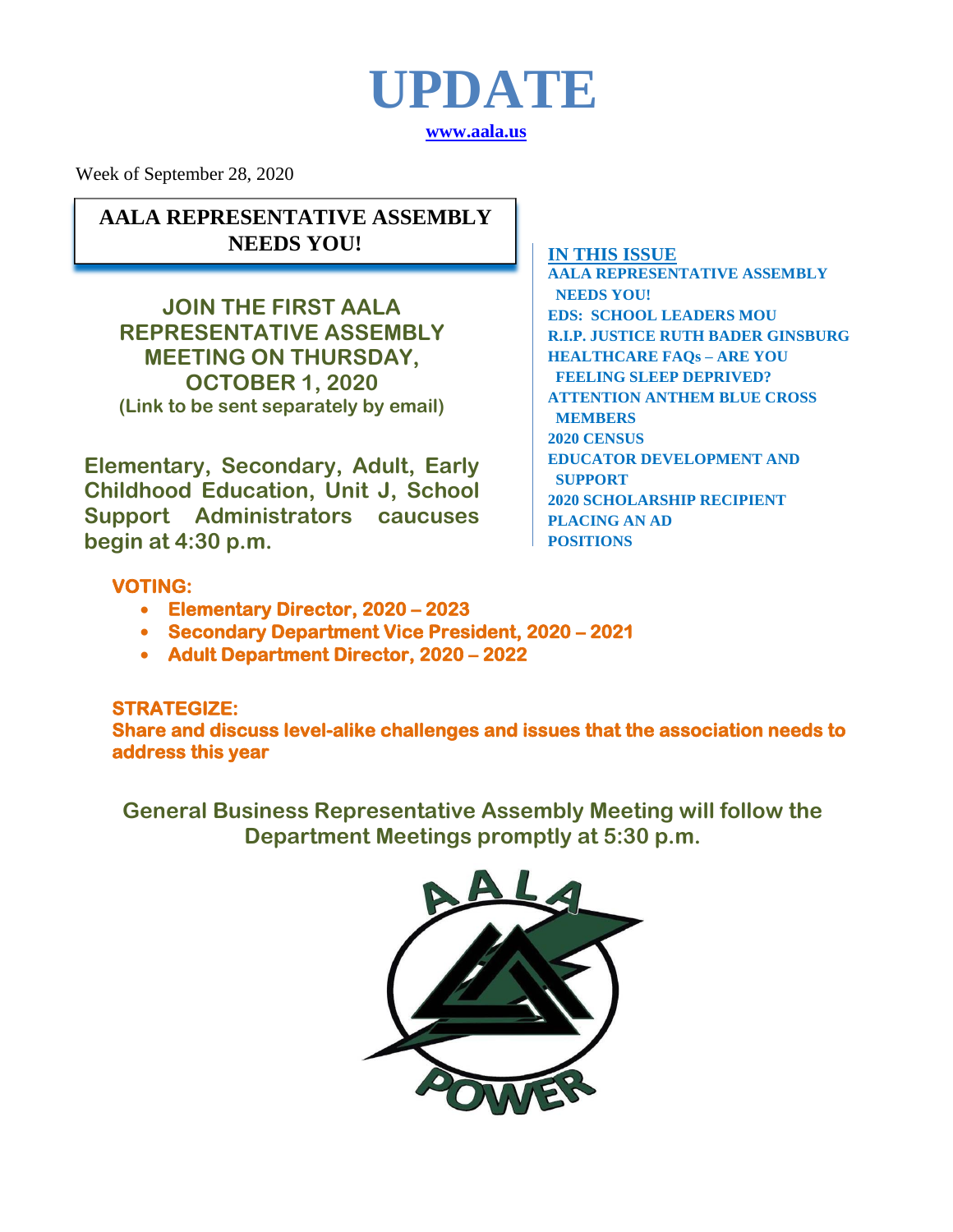## **EDS: SCHOOL LEADERS**

As reported in *Update* Week of September 14, 2020, the side letters and the Memorandum of Understanding Concerning Educator Development and Support: School Leaders, 2020-2021 were signed on September 10. Important language included:

*To ensure that new administrators receive coaching, actionable feedback, and have opportunities to reflect on their practice, all school site administrators earning permanency in their class will be evaluated. School support administrators serving in the first year in their position will participate in the evaluation process during the 2020-21 school year. All other permanent administrators will not be evaluated this year.* 

In addition, the bargaining team was also able to negotiate the reduction of focus elements in EDS from five to two. Please click [HERE](http://www.aala.us/docs/2020/09/LAUSD-AALA-MOU-Concerning-Educator-Development-and-Support-School-Leaders-2020-201-09.09.2020.pdf) to view the entire MOU.

# **R.I.P. JUSTICE RUTH BADER GINSBURG**

With the death of Justice **Ruth Bader Ginsburg** last week, the tributes to her have been, justifiably, voluminous and wide spread. It is especially important that educators remember the contributions she has made toward equal access for all students in the realm of education. Her votes on sex equity in schools, desegregation remedies, separation of church and state, drug testing of students, and other cases involving LBGTQ access, special education, and students of color are memorable.

She voted:

- To uphold the University of Michigan Law School's consideration of race and ethnicity in admissions.
- That affirmative action could be used to achieve racial diversity in colleges.
- To uphold the constitutionality of a scholarship program that excluded students pursuing a degree in theology.
- Against an Arizona law that gave tax credits for contributions made to organizations that provided scholarships to students attending private schools, including religious schools.
- Against taxpayer funding for parochial school materials.
- To overturn the Defense of Marriage Act, which denied same-sex marriage.
- Against overturning a desegregation plan for a school district in Kansas City, MO., writing, "Given the deep, inglorious history of segregation in Missouri, to curtail desegregation at this time and in this manner is an action at once too swift and too soon."
- Supported the admission of women to Virginia Military Institute.
- Against drug testing of students in all competitive after school programs, including choir, Future Farmers of America, and academic quiz teams.
- Voted to allow Title IX claims for retaliation by someone who has complained about sex discrimination.

Rest in peace, RBG. May your memory be a blessing. You will be missed.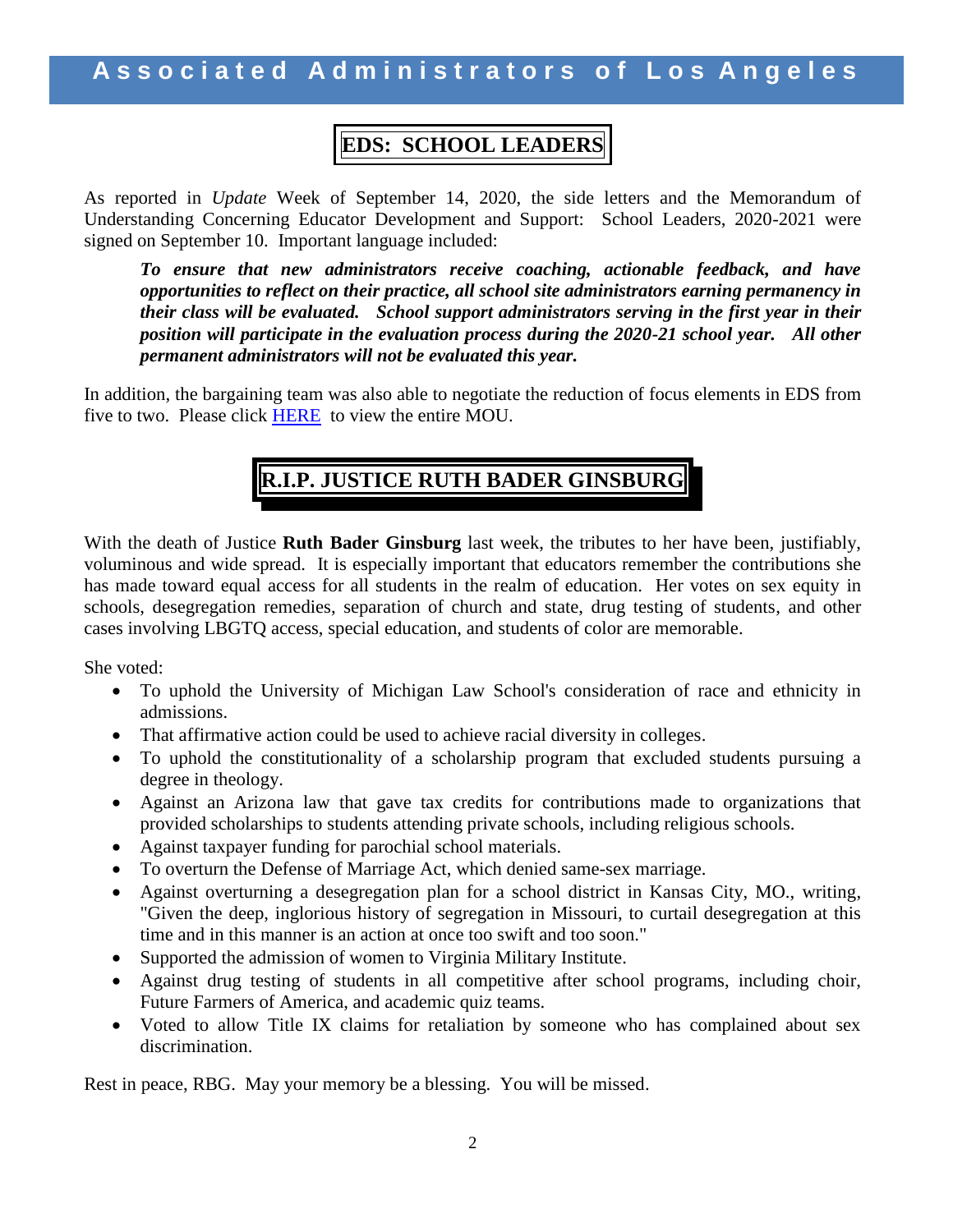### **HEALTHCARE FAQs―** *ARE YOU FEELING SLEEP DEPRIVED?*

Studies sponsored by the National Institutes of Health (NIH) show that people are getting more sleep during the pandemic, which is a good thing. However, some folks are showing a decline in sleep quality, characterized by difficulty falling asleep and staying asleep. Pandemic-related stressors, such as anxiety and stress, isolation from friends and relatives, lack of exercise, too much screen time, and diet changes that include comfort foods, those with higher sugar and starch content, may contribute to poorer quality sleep.

Pre-COVID-19 statistics:

- More than 35% of Americans get less than 7 hours of sleep each night
- Between 60% and 76% of high school students are getting less than 8 hours of sleep on school nights
- Insufficient sleep and insomnia are more prevalent in women, with a greater risk for health problems.
- The U.S. Department of Transportation estimates that drowsy driving was responsible for 90,000 crashes, 44,000 injuries, and more than 800 deaths in 2015.

#### **Does lack of sleep or poor sleep quality affect one's health?**

Poor sleep and sleep deprivation may result in short-term effects such as forgetfulness, slower reactions, irritability, and lack of motivation, just to name a few. Persistent lack of sleep, according to the National Heart, Lung, and Blood Institute, is associated with health conditions such as heart disease, high blood pressure, diabetes, obesity, and even certain types of cancer.

#### **How can I improve my sleep quality I am experiencing since the pandemic?**

Experts recommend:

- Setting up a sleep schedule—wake-up time, wind-down time, bedtime. Wake-up time means getting out of bed without hitting the snooze button. Wind-down time is a relaxing transition to bedtime that could involve stretches, meditation, light reading, and getting ready for bed (putting on pajamas, brushing teeth, etc.). Bedtime is lights out. For most people, actually falling asleep may take some time.
- Getting out in the sun. Regular exposure to sunlight works to reset our biological clocks and helps us get better sleep. Try getting at least a half-hour of sunlight daily, preferably in the morning.
- Getting enough exercise. Studies validate the positive effects of exercise to help you fall asleep faster and to get better sleep quality. There is less agreement on when to exercise. As for amount of exercise, studies show that 30 minutes of exercise can lead to improved sleep that same night.

#### **Does taking a nap every day improve sleep quality?**

Short naps—20 minutes—have been found to not adversely affect sleep quality and mental function. However, studies show that older adults who report taking naps have more frequent nighttime awakenings, daytime sleepiness, and reduced daytime well-being. There are no studies that show whether naps cause poor sleep or whether poor sleep causes individuals to nap.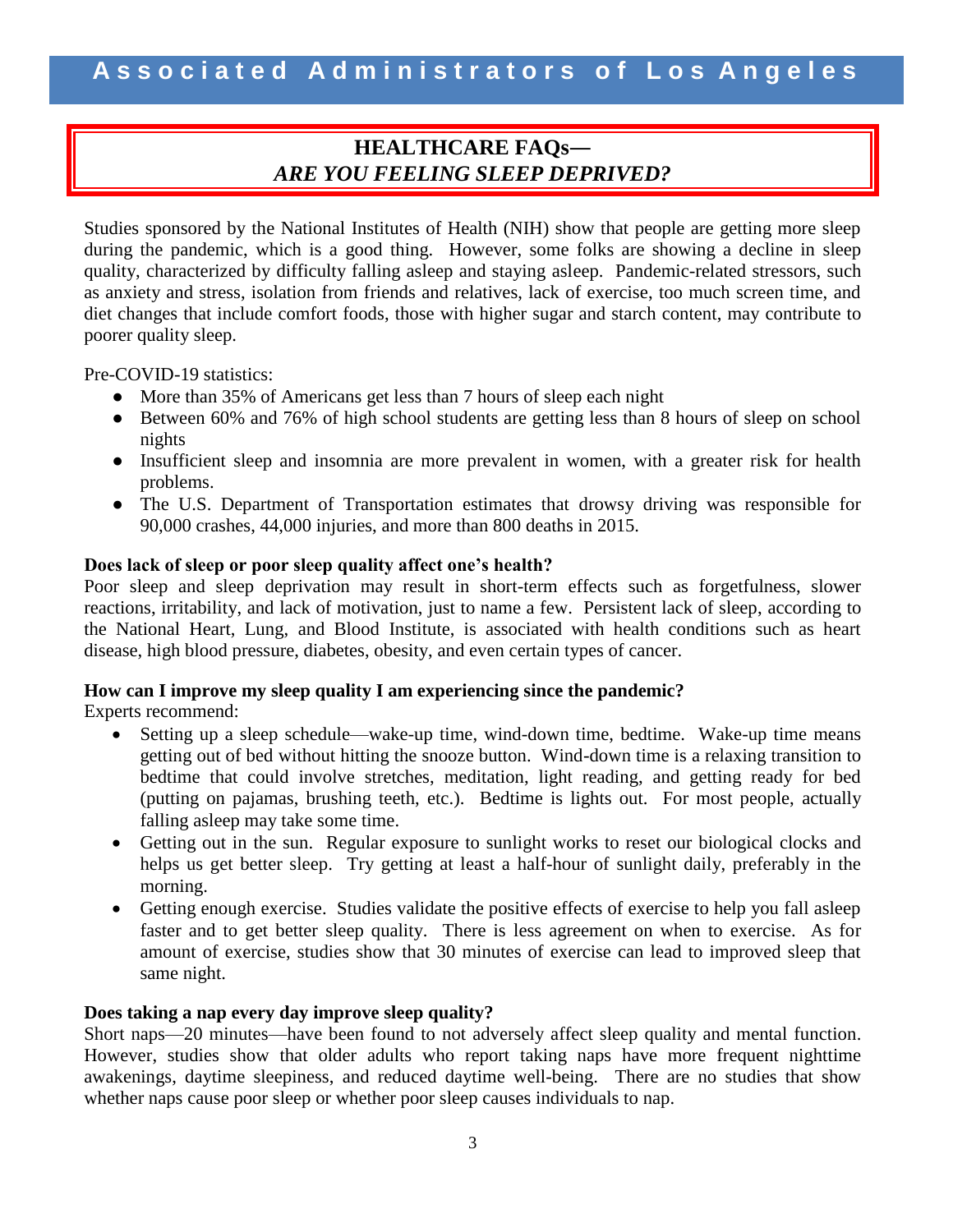### *FAQs (Cont.)*

**To access additional information about healthy sleep habits**, go to the National Institute of Health's website entitled ['Sleep Science and Sleep Disorders"](https://www.nhlbi.nih.gov/science/sleep-science-and-sleep-disorders) or ['Sleep Deprivation and Deficiency.'](https://www.nhlbi.nih.gov/health-topics/sleep-deprivation-and-deficiency)

### **ATTENTION: ANTHEM BLUE CROSS PLAN MEMBERS**

**Anthem Telehealth Copay** – The temporary no copay waiver for in-network telehealth visits will end September 30, 2020, for COVID-19 and nonCOVID-19 visual health care. Normal copays for video visits resume October 1, 2020.

**Telephonic visits –** The temporary no copay waiver for in-network telephonic visits will continue through December 31, 2020.

Anthem's Sydney Care mobile app – The app has a free Coronavirus Assessment and can connect you to a doctor for a telehealth visit after you use its assessment feature. Two virtual text chats with a doctor are free through December 31, 2020. See [Sydney Care](https://www.anthem.com/blog/your-health-care/sydneyapp/) for all features of the app.



The 2020 Census counts every person living in the United States and five U.S. territories (Puerto Rico, American Samoa, the Commonwealth of the Northern Mariana Islands, Guam, and the U.S. Virgin Islands). It is mandated by the Constitution (Article 1, Section 2) and conducted every ten years by the U.S. Census Bureau, a nonpartisan government agency. This is the 24<sup>th</sup> time the country has counted its population since 1790.

The census provides critical data that lawmakers, business owners, teachers, and many others use to provide daily services, products, and support for states and communities. Based on census data, determinations on how billions of dollars in federal funding will be allocated to hospitals, fire departments, schools, roads, and other entities are made.

The results of the 2020 Census will determine how many seats each state gets in the House of Representatives. States like New York and California are at risk of losing seats if there's an undercount. Results are also used to redraw district maps, which greatly influences who is elected, equal representation in each district, and what power each district yields.

The 2020 Census asks a few simple questions about you and everyone who was living with you on April 1, 2020. And while some people may have reservations about providing this information to the government, please be advised that by law, the Census Bureau cannot release any identifiable information about you, your home, or your business, even to law enforcement agencies. The deadline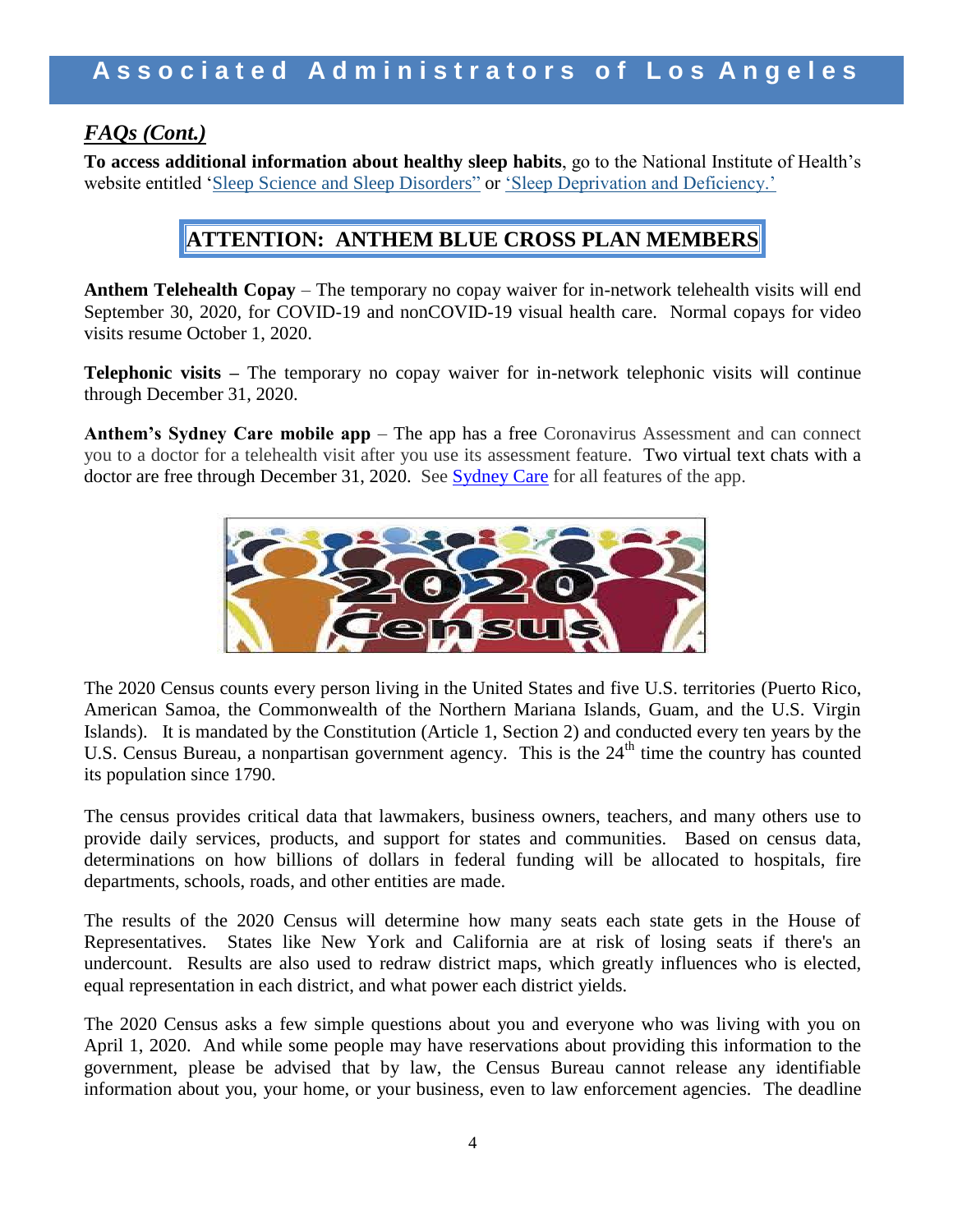### *CENSUS (Cont.)*

to respond is **Wednesday, September 30**, and if you have not already done so, please complete your form online, by phone, or by mail. Visit [www.my2020census.gov](http://www.my2020census.gov/) to begin.

### **EDUCATOR DEVELOPMENT AND SUPPORT**

#### **ASPIRING PROGRAMS 2020-2021**

Currently, the Human Resource Division has a robust list of viable candidates who have successfully completed the aspiring programs.For the 2020-2021 school year, the Aspiring Principals Program (APP) and Aspiring Assistant Principals Program (AAPP) will not be offered due to the quantity of existing eligible candidates.We plan to offer the Aspiring Programs in 2021-2022.If you have additional questions or comments, feel free to contact **Heather Lower Lowe** [\(hlowe@lausd.net\)](mailto:hlowe@lausd.net)) or **Jose M. Rodriguez** [\(jmr7481@lausd.net\)](mailto:jmr7481@lausd.net).

#### **EDS ADMINISTRATOR EVALUATION PLATFORM CHANGES**

Based on the recent agreement between LAUSD and AALA, modifications are being made in the MyPGS platform for those administrators being evaluated with EDSSL and EDSPS. Only one Districtidentified element will be reflected in the plans and only one growth element. Revisions to current EDS evaluation plans on MyPGS will include removing the second additional focus element step and the associated strategies and action steps. In addition, all regular/permanent principals and assistant principals currently marked "Required for 20-21" will have their evaluations extended to 2021-2022. We have created a frequently asked questions document with additional guidance [here.](https://achieve.lausd.net/cms/lib/CA01000043/Centricity/Domain/434/AALA%20Negotiation%20Frequently%20Asked%20Questions.pdf) For any technical support such as unlocking an evaluation step, please email [mypgs@lausd.net.](mailto:mypgs@lausd.net) If you have additional questions or comments, feel free to contact **Heather Lower Lowe** [\(hlowe@lausd.net\)](mailto:hlowe@lausd.net)) or **Jose M. Rodriguez** [\(jmr7481@lausd.net\)](mailto:jmr7481@lausd.net).

#### **EDST INITIAL PLANNING CONFERENCES**

EDST initial planning conferences are due by October 9. In addition to reviewing the teacher's growth objectives and identifying the cooperatively selected element, this year's IP conference should include some extra considerations and discussion.

- Carefully consider any TLF elements selected for growth or for rating with virtual instruction in mind. How will the teacher demonstrate effective practice? How will the administrator observe the teacher's performance in the element? Remember that edits to the initial planning sheet can happen at the IP conference.
- Plan for and calendar the formal observation. Does the teacher plan to deliver a synchronous lesson while the administrator observes, or to submit a video of a lesson? Guidance and requirements for video submission of a lesson will be coming soon.

Please feel free to contact **Nancy Concha** [\(nancy.concha@lausd.net\)](mailto:nancy.concha@lausd.net) or **Silvia Rubalcava** [\(sxr8628@lausd.net\)](mailto:sxr8628@lausd.net) with any questions about the initial planning conference or any other aspect of the EDST process.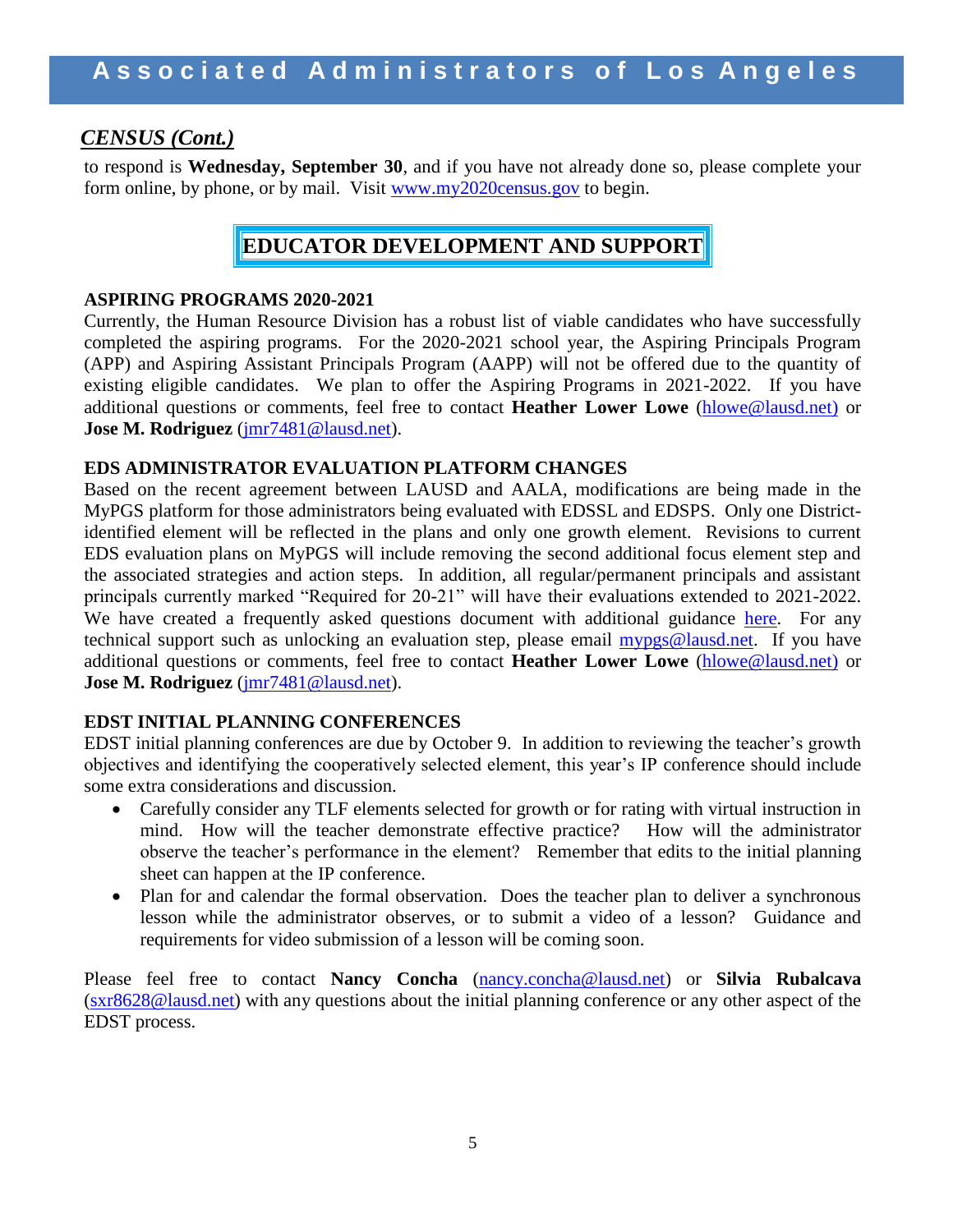# **A s s o c i a t e d A d m i n i s t r a t o r s o f L o s A n g e l e s**

# **2020 SCHOLARSHIP RECIPIENT**

Each week we have been featuring one of the thirty-two LAUSD 2020 graduates who received a \$2250 Friends of AALA Scholarship last May. Due to the pandemic, our annual banquet where we would have formally recognized the recipients had to be cancelled. Therefore, we asked each of them to send us a picture as well as let us know what they would have said if the awards banquet could have been held. This week, we are sharing with you the comments from **Alicia Manzano**, a graduate of North Valley Occupational Center (**Ellen Baker**, Principal).

*First of all, I want to thank my family, especially my husband, Henry, and my daughter, Zaide. They have always been there for me. Next, I want to thank my amazing Principal, Mrs. Ellen Baker. I would also like to thank our outstanding Assistant Principal of Adult Counseling, Ms. Audra Tabarez. In addition, I want to give a special thanks to my exceptional teachers, Mrs. Beauregard, Mrs. Albers, Mrs. Flores, and Ms. Miller. They were there every step of the way giving me encouragement and support. Last, but not least, I want to thank the friends of AALA for generously awarding me this scholarship.*

*I look forward to starting my college journey majoring in Business Administration at Glendale Community College. Finances have been a struggle for my family. College books and tuition are very* 



*expensive, and now thanks to this scholarship, I have the means to pay for them. I want to attend college and give back to this country. As an immigrant, I am so thankful for everything this country has given me.*

To learn about all of our scholarship recipients, please click [HERE.](http://www.aala.us/docs/2020/06/Program-2020-Scholalrship-Students.pdf) Please consider supporting future graduates by donating to the Friends of AALA Scholarship Fund. The scholarships are 100% funded by the contributions of members, friends, and sponsors and are fully tax-deductible. Active and retired members can make a one-time tax-deductible donation by clicking [HERE.](http://www.aala.us/friends-of-aala-fund-raising-letter/) Active members also have the option of joining the more than 200 AALA Angels and making a monthly \$5 (or more) donation. Simply click [HERE](http://www.aala.us/docs/2017/11/AALA-Angels-fillable-form.rev_.pdf) to complete the necessary paperwork to become an angel. Checks payable to Friends of AALA can be mailed to the AALA office at 1910 W. Sunset Blvd., Suite 850, Los Angeles, CA 90026. If you wish to donate by credit card, please call the AALA office at 213.484.2226.

## **PLACING AN AD IN** *UPDATE*

Individuals, businesses or organizations that wish to communicate with AALA members may do so by placing an ad/announcement in the *Update.* All ads/announcements must receive the approval of **Juan A. Flecha**, AALA President, and be deemed appropriate for members. The price to run an ad is \$200 - \$500 depending on the size of the ad and the number of weeks. Fees for ads are payable to Friends of AALA and help support our scholarship and awards programs.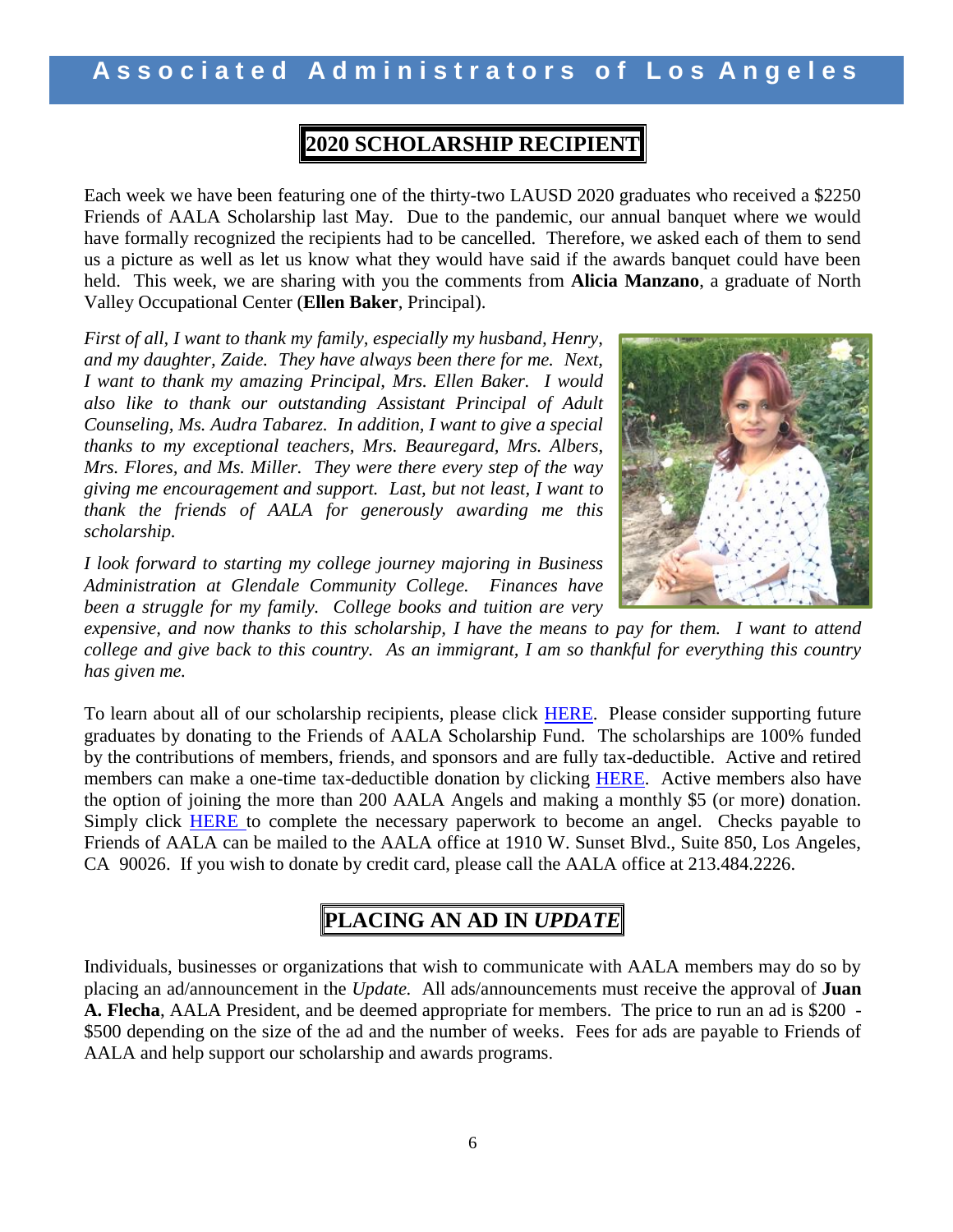# **POSITIONS AVAILABLE**

*Note to Applicants: Please be advised that you are responsible for making sure all the District requirements have been met. Do not contact AALA for information regarding positions; for detailed requirements for positions and employment updates use the contact phone number provided in the announcement or visit the District website at* [http://www.lausdjobs.org](http://www.lausdjobs.org/) *classified or* <http://achieve.lausd.net/Page/1125> *certificated. Employees who change basis during the school year may not earn a full year of service credit and annualized employees who change their basis during the year may sustain an annualized settlement.* 

### **CERTIFICATED**

*Open to certificated and classified employees who meet the position requirements*

#### *PRINCIPAL, ELEMENTARY*

**75th Street Elementary School, Local District South, MST 43G, E Basis.** For more information, contact **Dr. Robert Whitman**, Community of Schools Administrator, at 213.760.3206. Application deadline is 3:00 p.m., Monday, October 12, 2020.

#### *PRINCIPAL, ELEMENTARY*

**116th Street Elementary School, Local District South, MST 41G, E Basis.** For more information, contact **Myrna Brutti**, Executive Director, at 310.354.3400. Application deadline is 3:00 p.m., Wednesday, October 7, 2020.

#### *ASSISTANT PRINCIPAL, SECONDARY*

**East Los Angeles Renaissance Academy at Esteban Torres High School, Local District East, MST 40G, B Basis.** For more information, contact **Lisa Davis**, Director, at 213.760.5208. Application deadline is 5:00 p.m., Wednesday, October 7, 2020.

#### *ASSISTANT PRINCIPAL, SECONDARY*

**Pacoima Middle School, Local District Northeast, MST 40G, B Basis.** For more information, contact **John Rome**, Community of Schools Administrator, at 818.252.5433. Application deadline is 5:00 p.m., Friday, October 9, 2020.

#### *ASSISTANT PRINCIPAL, SECONDARY*

**Vista Middle School, Local District Northeast, MST 40G, B Basis.** For more information, contact **Dr. Rafael Gaeta**, Lead Director, at 818.252.5400. Application deadline is 5:00 p.m., Monday, October 5, 2020.

#### *ASSISTANT PRINCIPAL, ELEMENTARY*

**Carpenter Community Charter, Local District Northeast, MST 38G, B Basis.** For more information, contact **Maria Nichols**, Community of Schools Administrator, at 818.252.5400. Application deadline is 3:00 p.m., Tuesday, October 6, 2020.

#### *ASSISTANT PRINCIPAL, ELEMENTARY*

**Sheridan Street Elementary School, Local District East, MST 38G, B Basis.** For more information, contact **Maricela Sanchez Robles**, Director, at 213.760.5443. Application deadline is 5:00 p.m., Wednesday, October 7, 2020.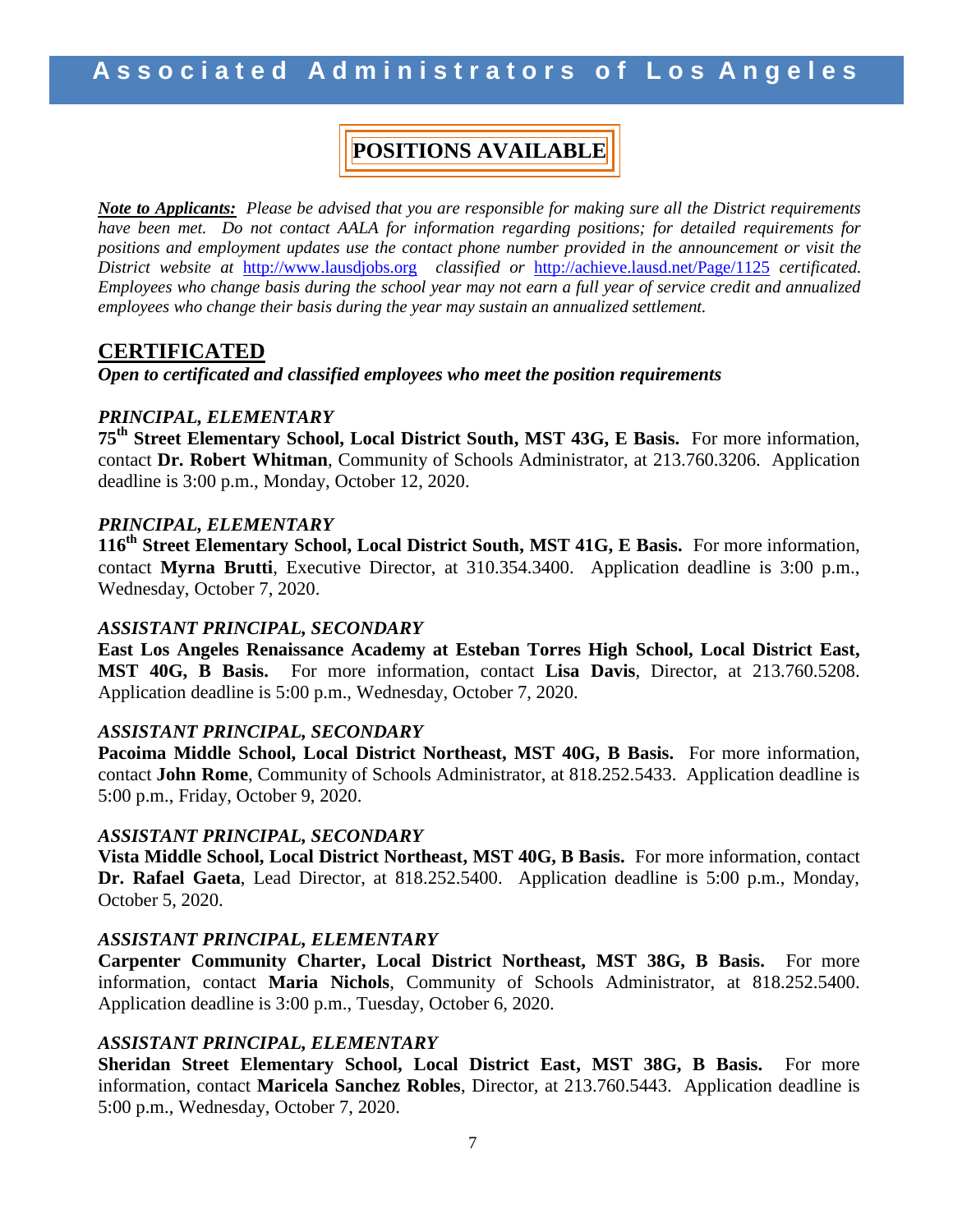### *CERTIFICATED (Cont.)*

#### *SCHOOL IMPROVEMENT GRANT COORDINATOR*

**Tom Bradley Global Awareness Magnet School, Local District West, MST 37G, B Basis.** For more information, contact **Michiel Usher** at [michiel.usher@lausd.net.](mailto:michiel.usher@lausd.net) Application deadline is 5:00 p.m., Wednesday, October 7, 2020.

#### *ADMINISTRATOR OF INSTRUCTION*

**Local District East, MST 49G, School Support Administrator, A Basis.** For more information, contact Local District East at 323.224.3100. Application deadline is 5:00 p.m., Wednesday, October 7, 2020.

#### *INSTRUCTIONAL COORDINATOR, TK-12*

**Local District West, MST 41G, School Support Administrator, E Basis.** For more information, contact **Blanca Flores** at [bflor5@lausd.net.](mailto:bflor5@lausd.net) Application deadline is 4:00 p.m., Thursday, October 8, 2020.

#### *PERSONNEL FIELD SPECIALIST (EARLY CHILDHOOD EDUCATION EMPHASIS)*

**Human Resources Division, MST 38G, School Support Administrator, A Basis.** For more information, contact **Maria Sotomayor**, Director, at [msotomay@lausd.net.](mailto:msotomay@lausd.net) Application deadline is 5:00 p.m., Monday, October 5, 2020.

#### *INSTRUCTIONAL SPECIALIST*

**Local District Northeast, MST 38G, School Support Administrator, E Basis.** For more information, contact **Darlene Villeda** at [darlene.villeda@lausd.net.](mailto:darlene.villeda@lausd.net) Application deadline is 5:00 p.m., Tuesday, October 6, 2020.

### **CLASSIFIED**

*(Open to certificated and classified employees who meet the position requirements)*

#### *DIRECTOR OF ACCOUNTING*

**Accounting and Disbursements Division, \$121,908 - \$151,008, 12-month position.** For more information, click [HERE.](https://btserec.lausd.net/sap/bc/webdynpro/sap/zerwd_a_refcode_srch_int?sap-client=910) Application deadline is Friday, October 9, 2020.

#### *ASSOCIATE COMPUTER APPLICATION SPECIALIST*

**Program Support Services Branch, Facilities Services Division, \$89,400 - \$111,300, 12-month position.** For more information, click [HERE.](https://btserec.lausd.net/sap/bc/webdynpro/sap/zerwd_a_refcode_srch_int?sap-client=910) Application period is open until the position is filled.

| <b>CERTIFICATED POSITIONS</b> | <b>LOCATION</b>       | <b>CONTACT</b>             | <b>DEADLINE</b>    |
|-------------------------------|-----------------------|----------------------------|--------------------|
| <b>ASSISTANT PRINCIPAL,</b>   | Flournoy ES and       | Myrna N. Brutti,           | $3:00$ p.m.        |
| <b>ELEMENTARY</b>             | <b>STEAM Magnet,</b>  | <b>Executive Director,</b> | Friday             |
| MST 38G, B Basis              | <b>Local District</b> | 310.354.3406               | September 25, 2020 |
|                               | South                 |                            |                    |
| ADMINISTRATOR OF INSTRUCTION  | <b>Local District</b> | <b>Blanca Flores,</b>      | $4:00$ p.m.        |
| MST 49G, A Basis              | West                  | bflor5@lausd.net           | Monday             |
|                               |                       |                            | September 28, 2020 |

### **PREVIOUSLY ANNOUNCED POSITIONS**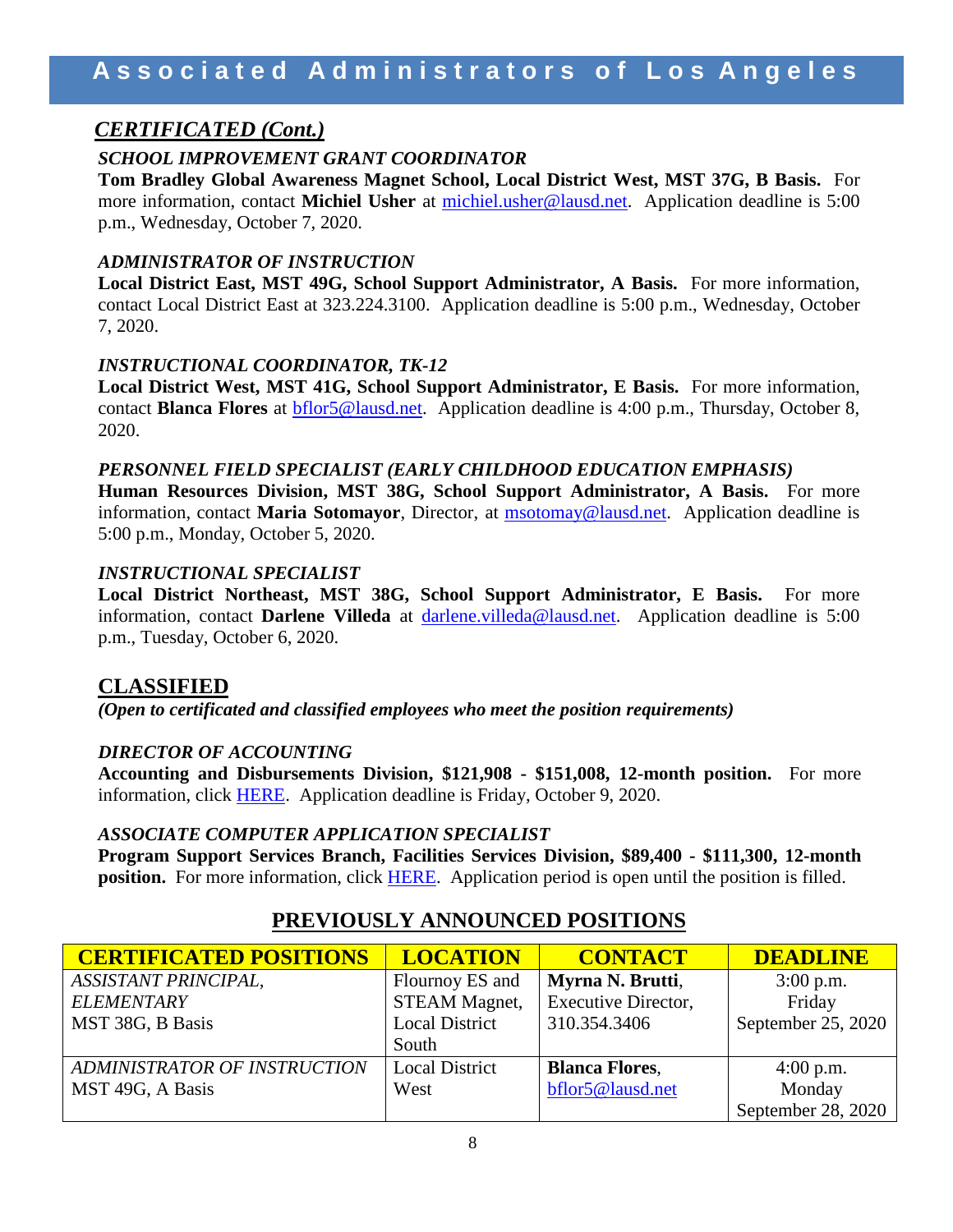| <b>CERTIFICATED POSITIONS</b>                      | <b>LOCATION</b>           | <b>CONTACT</b>          | <b>DEADLINE</b>           |
|----------------------------------------------------|---------------------------|-------------------------|---------------------------|
| <b>ADMINISTRATOR OF OPERATIONS</b>                 | <b>Local District</b>     | <b>Blanca Flores,</b>   | $4:00$ p.m.               |
| MST 49G, A Basis                                   | West                      | bflor5@lausd.net        | Monday                    |
|                                                    |                           |                         | September 28, 2020        |
| ASSISTANT PRINCIPAL, SECONDARY                     | Fremont HS,               | Dr. Robert              | $3:00$ p.m.               |
| MST 41G, B Basis                                   | <b>Local District</b>     | Whitman, COSA,          | Monday                    |
|                                                    | South                     | 213.760.3206            | September 28, 2020        |
| ASSISTANT PRINCIPAL, SECONDARY                     | <b>Fulton College</b>     | Dr. Rafael Gaeta,       | 5:00 p.m.                 |
| MST 41G, B Basis                                   | Preparatory               | Lead Director,          | Monday                    |
|                                                    | School, Local             | 818.252.5400            | September 28, 2020        |
|                                                    | <b>District Northeast</b> |                         |                           |
| ASSISTANT PRINCIPAL, SECONDARY                     | University HS,            | Joyce Dara, COSA,       | 5:00 p.m.                 |
| MST 41G, B Basis                                   | <b>Local District</b>     | jdara@lausd.net         | Monday                    |
|                                                    | West                      |                         | September 28, 2020        |
| ASSISTANT PRINCIPAL, SECONDARY                     | Dymally HS,               | Dr. Reginald A.         | 3:00 p.m.                 |
| MST 40G, B Basis                                   | <b>Local District</b>     | Sample, COSA,           | Monday                    |
|                                                    | South                     | 310.354.3400            | September 28, 2020        |
| SPECIALIST, TITLE I, PART A                        | <b>Private Schools</b>    | <b>Albert Gallegos,</b> | <b>EXTENDED</b>           |
| MST 37G, A Basis                                   | Program, Federal          | albert.gallegos@lausd.  | $5:00$ p.m.               |
|                                                    | and State Ed.             | net                     | Monday                    |
|                                                    | Programs                  |                         | September 28, 2020        |
| ASSISTANT PRINCIPAL, SECONDARY                     | Byrd MS, Local            | John Rome, COSA,        | 5:00 p.m.                 |
| MST 40G, B Basis                                   | <b>District Northeast</b> | john.rome@lausd.net     | Wednesday                 |
|                                                    | South East HS,            | Jesus Nuñez, COSA,      | September 30, 2020        |
| ASSISTANT PRINCIPAL, SECONDARY<br>MST 41G, B Basis | <b>Local District</b>     | 323.224.3100            | 5:00 p.m.                 |
|                                                    | East                      |                         | Friday<br>October 2, 2020 |
| <b>CLASSIFIED POSITIONS</b>                        | <b>LOCATION</b>           | <b>CONTACT</b>          | <b>DEADLINE</b>           |
| SENIOR RESIDENT CONSTRUCTION                       | <b>Facilities Project</b> | Click HERE              | Friday                    |
| <b>ENGINEER</b>                                    | Execution, FSD            |                         | September 25, 2020        |
| \$120,500 - \$150,200, 12-month position           |                           |                         |                           |
| OPERATING SYSTEMS SPECIALIST                       | Information               | Click HERE              | Friday                    |
| \$108,278 - \$120,577, 12-month position           | Technology                |                         | September 25, 2020        |
|                                                    | Division                  |                         |                           |
| <b>SENIOR FACILITIES PROJECT</b>                   | Architectural and         | <b>Click HERE</b>       | Friday                    |
| <b>MANAGER</b>                                     | Engineering               |                         | September 25, 2020        |
| \$108,000 - \$133,800, 12-month position           | Services, FSD             |                         |                           |
| <b>OPERATING SYSTEMS</b>                           | Information               | <b>Click HERE</b>       | Friday                    |
| <b>ADMINISTRATOR</b>                               | Technology                |                         | September 25, 2020        |
| \$107,307 - \$132,834, 12-month position           | Division                  |                         |                           |
| FORENSIC AND SUPPORT SERVICES                      | Office of the             | <b>Click HERE</b>       | Saturday                  |
| <b>MANAGER</b>                                     | <b>Inspector General</b>  |                         | October 3, 2020           |
| $$107,739 - $134,234, 12$ -month position          |                           |                         |                           |
| <b>CONTROLLER</b>                                  | Accounting and            | <b>Click HERE</b>       | When Filled               |
| \$156,708 - \$195,223, 12-month position           | Disbursements             |                         |                           |
|                                                    | Division                  |                         |                           |